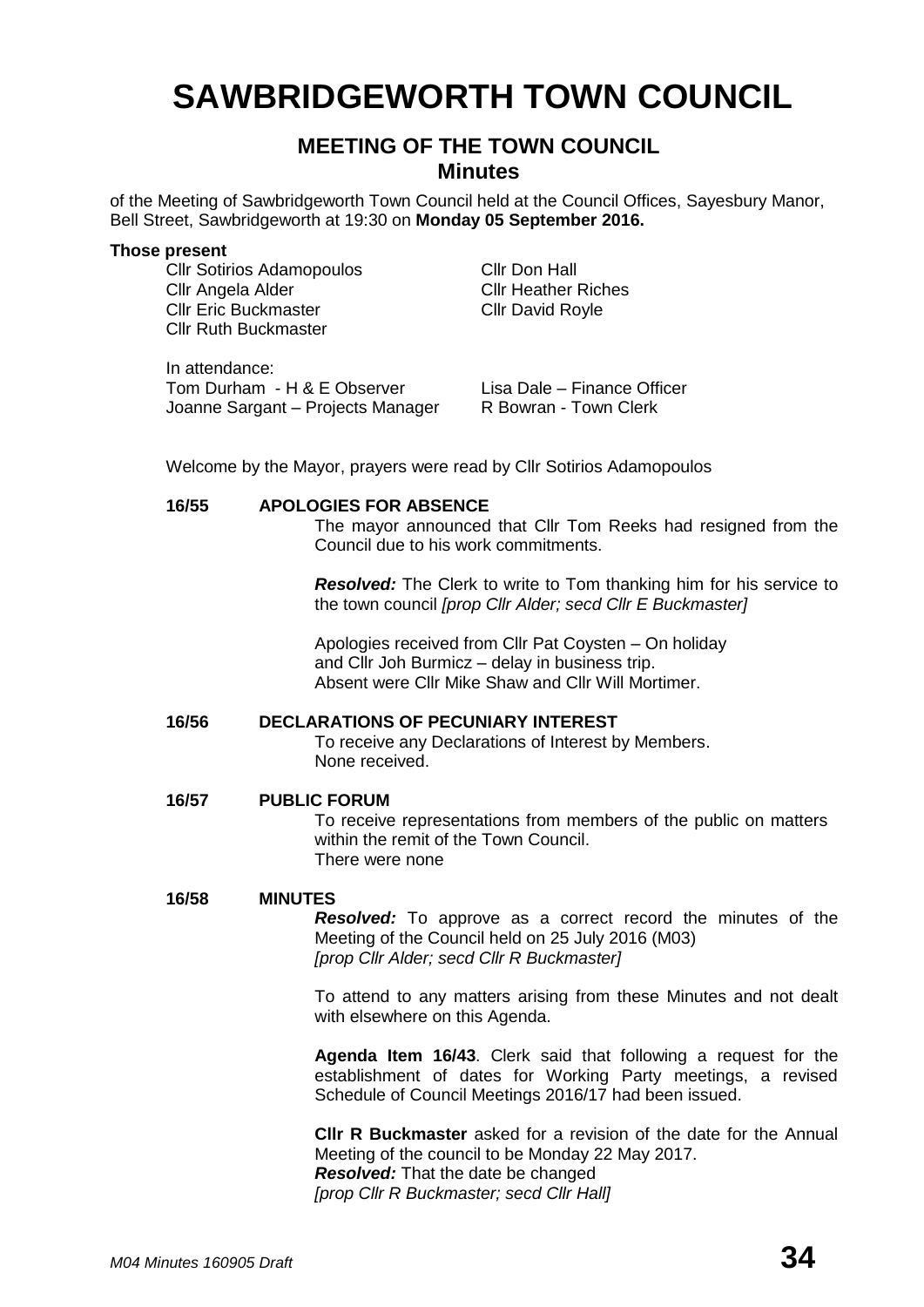#### **16/59 PLANNING COMMITTEE**

*Noted:* The comments of the delegated Planning Committee Meeting held on 12 August 2016

#### **16/60 MAYOR'S CORRESPONDENCE/COMMUNICATIONS**

To receive Mayor's appointments and communications

To advise Tuesday 13 September at 19:00 as the date for Councillor Training by HAPTC. Confirmation of attendance now received from Cllrs Adamopoulos, Alder, E buckmaster, R Buckmaster, Hall, Riches, Royle and Shaw.

Mayor attended:

- Guide camp at Cottered
- Herts Youth Orchestra
- EHDC Garden Party
- Bishops Stortford Civic Service

#### **16/61 REPRESENTATIVES REPORTS**

To receive representatives reports from:

- o County Councillor Roger Beeching
	- o Not present
- o District Councillor Eric Buckmaster reported:
	- o 13 Sep environment scrutiny. Proposal to set up a task and finish group on Sustainable Transport. I am also joining a working group at CVS on transport.
	- o 26 Oct will be a joint rural and urban parish conference to be held at Wodson Park
	- o Some items included in the Executive meeting tomorrow:<br>
	o Hertford Urban Design Strategy Request for Canital Fur
	- Hertford Urban Design Strategy Request for Capital Funding
	- Herts Home Improvement Agency Proposal states that it will "ensure all individuals in Hertfordshire who need housing adaptations can access a timely, accessible, and equitable and fit for purpose service".
	- o Discussion Proposed Use of Article 4 Directions in relation to permitted development.
	- o Planning Training Event for Parish and Town Councils Tuesday 18 Oct 2016: 7pm, Wallfields
	- o We have two more District Plan Panels in September.
	- o Public consultation expected to commence beginning of November for a six week period. Any comments and submissions will be collated by East Herts and sent to the Planning Inspector along with the proposed District Plan.
	- There will be two events to mark World Mental Health Day in October to increase awareness of mental health. The first will be at Hertford Theatre on Sunday 09 Oct. Various mental Health charities will attend with promotional stalls. There will also be cinema screenings and taster sessions of good mental health related therapies. Then an event on 10 Oct at Memorial Hall hosted by the Wellbeing Centre.
	- o The two Syrian refugee families will be arriving during September, a total of 7 people. A press release is imminent.
	- o Grants of up to £8,000 are available to help pay for building refurbishments, improvement projects and items of equipment for well used and valued community facilities and services in East Herts.
	- o Neighbourhood plan.
	- o A Neighbourhood Plan allows communities to create both a vision and planning policies for the use and development of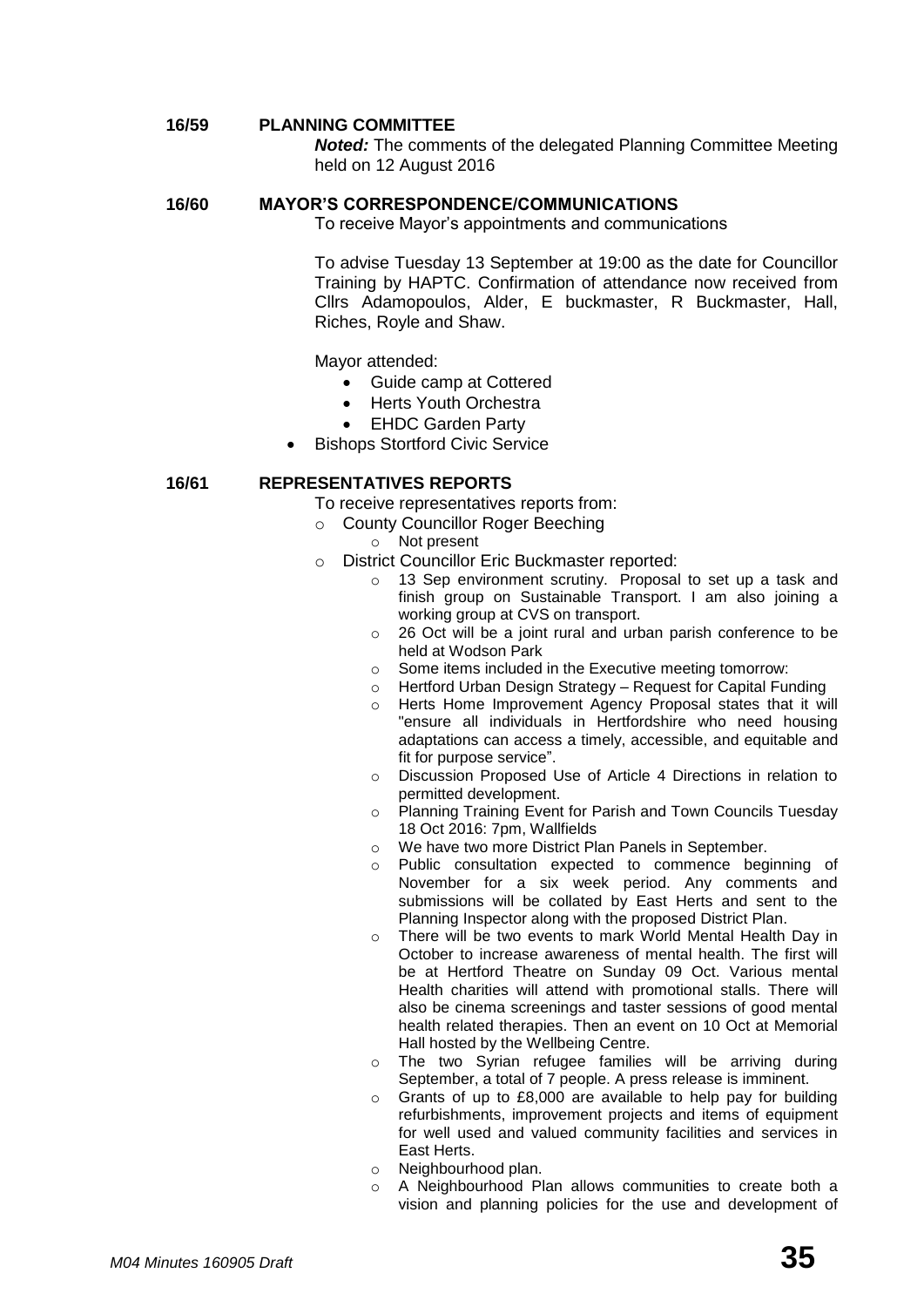land in their village. For example, communities can identify where new homes should be built and what they should look like. But, if a shortfall in delivery is identified then this will trigger a requirement for the District Council to allocate sites for housing through an early review of the District Plan.

- o The DCLG said that it will work with pilot areas to explore opportunities for providing better support to local planning authorities, and will also address the issues in the Neighbourhood Planning and Infrastructure Bill, which is due to be published soon.
- o The communities and local government secretary will also be able to intervene where a plan has passed examination but has been blocked by the local planning authority, although the department said that this power would only be used "in exceptional circumstances".
- o Chapter 8: Sawbridgeworth includes the development strategy for the town and sets out site specific polices
- o Parish Council's will be encouraged to produce a Neighbourhood Plan to develop a shared vision for their village and to deliver sustainable development
- o District Councillor Angela Alder reported:
	- o Attending Disability facilities scrutiny meeting on 20 Sep
	- o Impact and influence on planning decisions by policy on disabilities and health and well being
	- o Scrutiny of air quality will either be in November or March 2017
	- o Attended all district planning meetings
	- o Attending corporate business scrutiny meetings
	- o Will attend a HCC health committee on 29 Sep
	- o Will attend a 2 day scrutiny training session in Coventry
- o District Councillor Will Mortimer
	- o Not present
- o Hertfordshire Police not present but reported *in absentia*
	- o Work at Gt St Marys church to make good incidents of criminal damage
	- o Creation of a "No Cold Calling Zone" in the Bullfields and West Road areas.
	- o Two burglaries in High Wych, but two arrests made by PC Marshall re attempted burglary.
		- Cllr Alder asked how many people had been cautioned about entering the car park the wrong way. *Clerk responded: none; but if an incident is reported to us then CCTV coverage will be given to the police.*
- o Other Representatives
	- o Cllr Alder reported she will attend a finance meeting at HAPTC on 16 October.
	- o Cllr Royle said he would be attending the next meeting of the EHAPTC.

#### **16/62 TOWN CLERK'S REPORT**

Report for August 2016

#### **[Allotments](http://www.sawbridgeworth-tc.gov.uk/town-information/town-council-services/allotments)**

- Skip provision at Vantorts over bank Holiday weekend
- **Bus Shelters**
- Spellbrook shelter repaired from the effects of further vandalism

#### **Car Park Subsidy**

No change in charges as a result of new Parking Order.

#### **[Cemetery](http://www.sawbridgeworth-tc.gov.uk/town-information/town-council-services/cemetery)**

- 10 Interments managed in 2016/17 to date
- Application for an exhumation to be made to MoJ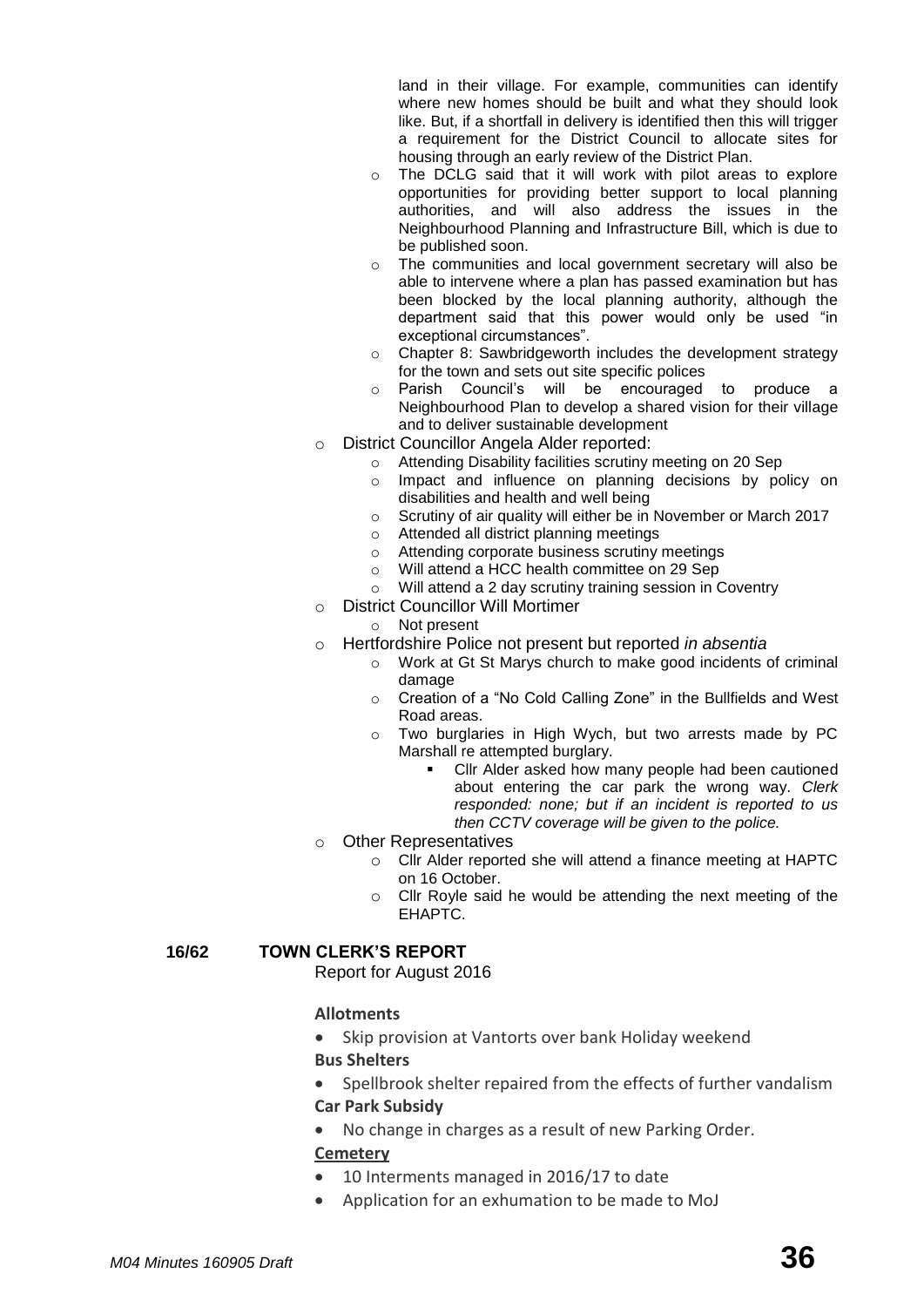#### **Chamber Utilisation**

- Monthly bookings received from U3A
- Hosting EHDC senior team meeting on 12 September

# **Community Transport - [Sawbobus](http://www.sawbridgeworth-tc.gov.uk/town-information/town-council-services/sawbobus) and [Minibus Hire](http://www.sawbridgeworth-tc.gov.uk/town-information/town-council-services/minibus-hire)**

- New Sawbobus in operation
- Dial-a-Ride service terminated
- Two Self Drive hire minibuses vandalized

### **Consultee on all matters relevant to the town**

None received this month.

# **District Plan**

- Briefing by Leader and CEO of EHDC on 18 August
- Attended DP Panel meeting on 25 August.

#### **Financial Accounting**

- Answering supplementary questions on Annual Return. **Fly Posting**
- Continued surveillance and unauthorised advertising removed. **Hertfordshire Highways**
- Lack of coherent information from Herts Highways a concern
- Responded to Cllr Beeching's call for odd-jobs

# **Markets**

• Investigation into possibilities 25 August

# **Neighbourhood Plan**

- No current activity
- See Agenda item

# **LGiU Briefings**

 Daily press briefings obtained on a 3-month free trial basis at the request of the mayor.

# **Lordship of the Manor**

• Further intelligence received.

# **[Planning Matters \(acting as a consultee\)](http://www.sawbridgeworth-tc.gov.uk/town-council/planning)**

• 12 Applications considered in 2016/17.

# **Plant Watering**

- Continues throughout the town
- Sub contract watering for Gilston & Eastwick

# **Projects**

- Bell Street Conveniences; Specification received but incomplete. EHDC now request us to provide draft SLA and details of our lease!
- Town Green; no further activity. Task & Finish group proposed.
- Library; No further action at the moment.

# **Publicity/Information:**

 Contributions being made to Sawbridgeworth Flyer and CM21 magazine

# **Rivers Orchard**

- Draft lease agreement received from Deville Estates Ltd
- Changes in arrangements for the volunteer group **Staff**
- A&A sub-committee briefed on changes in staff deployment **Town Action Plan**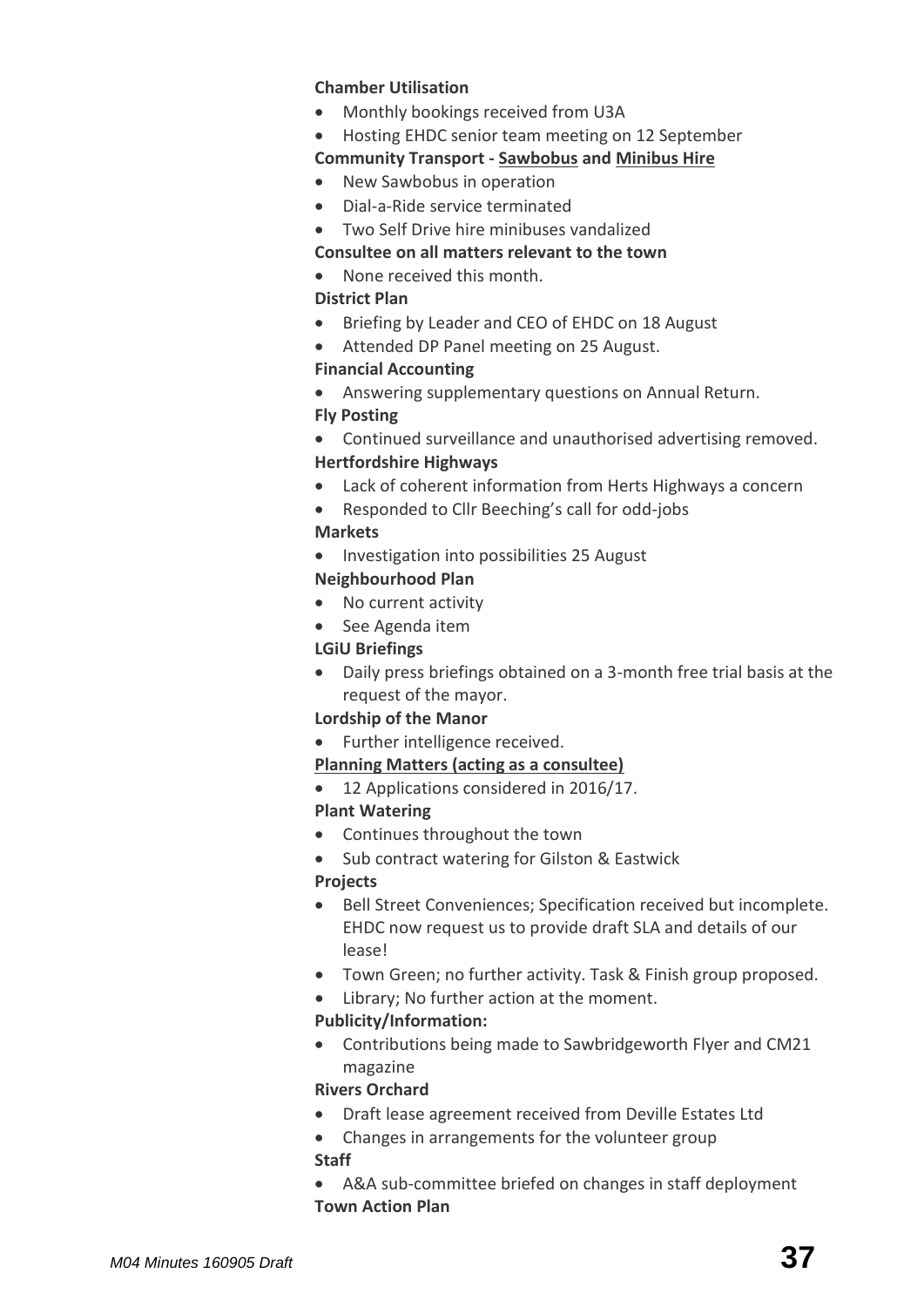The F&P committee have directed that on-going scrutiny be addressed by a summary in the Clerk's report.

#### **War Memorial**

- Task & Finish group established. Faculty applied for.
- Meeting with contractors 01 September -------------------------

**Sawbridgeworth Town Action Plan 2006-2020**

# **The Five Key Issues**

# **Traffic Management (including Parking) How do we solve the problems of increasing traffic and the lack of parking?**

- o Dialogue with EHDC over future parking policy.
	- Not yet consulted
- o Develop "Shared Spaces" philosophy
	- **EHDC** place in abevance
- o Dialogue with schools on "Walk to School" initiative
	- Scheduled for w/c 26 September
- o Development/Expansion of Sawbobus service
	- **Schools service**

# **Amenities & Facilities**

# **How do we ensure these are best provided for the community?**

- o Continued maintenance and care for existing facilities
	- **On-going programme**
- o Negotiations with EHDC on refurbishment of Bell Street conveniences
	- See Agenda item
- **Housing & Planning**

# **How do we make sure housing is best suited and the infrastructure is catered for?**

- o Dialogue with potential developers
	- Taking place where appropriate
- o Dialogue with EHDC and District Planners
	- Taking place as and when appropriate
- o Consider producing a Neighbourhood Plan
	- See Agenda item

# **Economic Vibrancy**

# **How do we re-invigorate the town centre and bring people to the town?**

- o Set up dialogue with retailers and businesses
- o Re-examine retailers opposition to farmers markets

# **Open Spaces**

# **How do we best plan and care for our open spaces?**

- o Develop ideas for Town Green
	- On hold while access to surgery site is discussed by EHDC
- o Develop ways and means to use Fair Green
	- **Establish lordship of manor**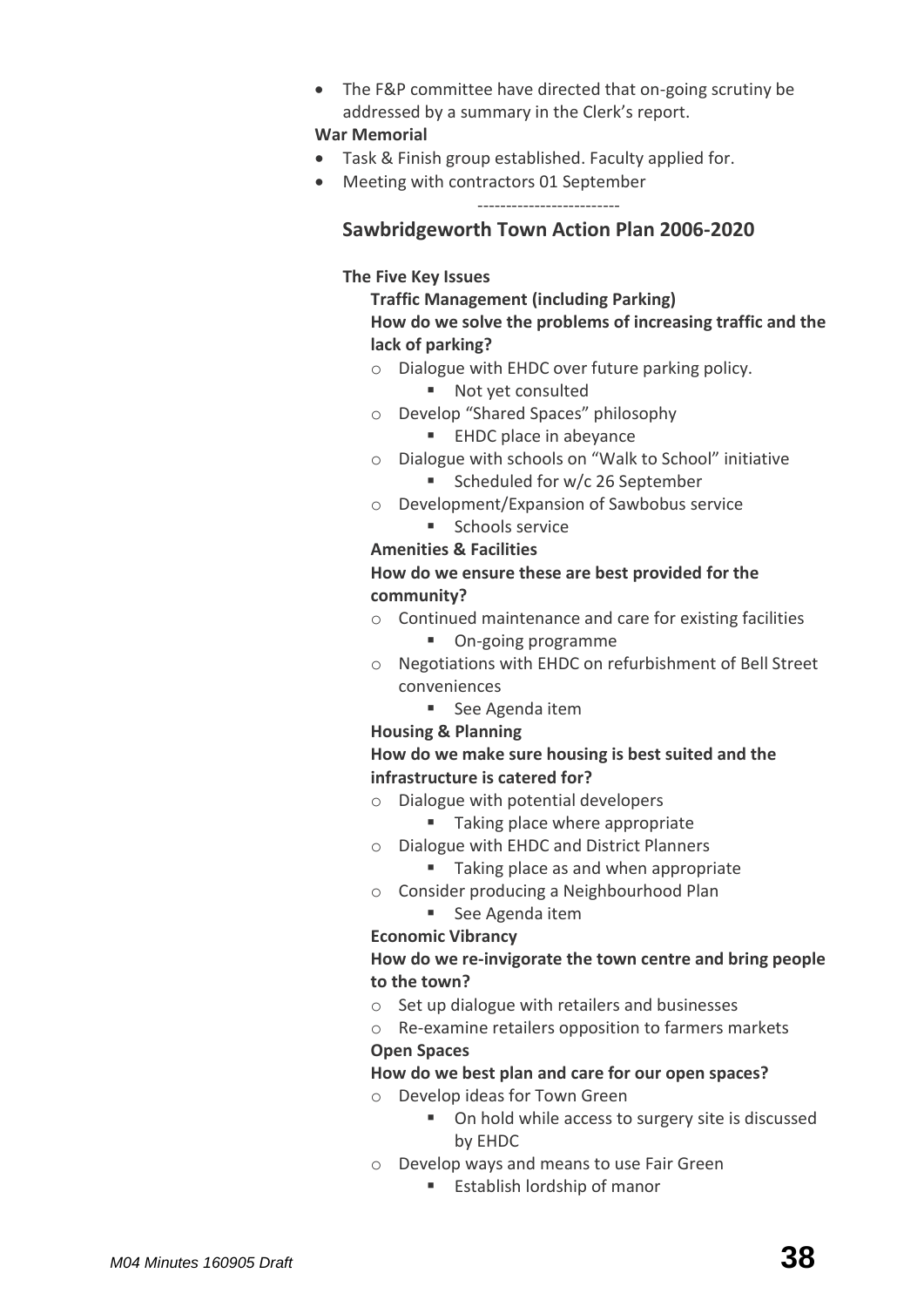- Consult with local residents
- Enact market rights

#### **16/63 TOWN PROJECT MANAGER'S REPORT** Report for August 2016

#### **Walk to School Week – Mon 26th September – Sat 1st October**

This is town led project and we have been asked by the primary and Junior PTA's to participate. Cllr Royle, Cllr Buckmaster, Richard Bowran and Town Projects Manager have attended the meetings. The schools are coordinating the Monday to Friday activities to encourage children to travel to school in a 'different' way, i.e. on a scooter, car share, bicycle etc. STC have offered a bus transport for High Wych and Spellbrook School for the week to promote 'shared journeys' to school. On **Saturday 1st October from 11-2pm** there will be a 'Town Twitchell Walk'.

# **Seeing it Through – Pins & Feathers Production – Fri 14th October 7.30pm at The Bullfields Centre**

Please support this event and buy tickets  $-$  all money raised to go towards the refurbishment of the War Memorial. Tickets will be on sale soon from the Town Council. This is a theatre production based on true local stories from WW1 diaries.

**MOVE Week –** The date is to be confirmed in May 2017. More information about how Sawbridgeworth will be involved will be available after my next meeting with Michal Siewniak in September.

**Somme Memorial Visits** – WW1 commemoration group will be working with Dan Hill as part of the Living Memories Project that is currently running with the Commonwealth War Graves Commission – we will be visiting Edmonton and Tottenham Cemeteries as a mark of respect and laying wreaths at graves of soldiers that fought during the Somme, returned homed injured and died as a result of those injuries. Dates for the group to visit have been set at Tuesday  $11<sup>th</sup>$ October 10am and Tuesday 8<sup>th</sup> November 10am.

#### *Future Dates for the diary*

**Saturday 19th November** – Lights of Love, Isabel Hospice Service in Bakers Walk at 4pm

**Saturday 26th November 2016 –** Christmas Lights Festival. Meetings have taken place with sound and lighting engineer. This year there will be a craft stalls in Church House and the Cricket Club, this aspect of the Switch On is being coordinated by Valerie Dakin and all proceeds of these stalls will be donated to Great St Mary's Church.

**Friday 19th May 2017** - Annual Civic Awards

*Mayors Events 2016-2017 – Charity of the Year St Elizabeth's* Saturday  $1<sup>st</sup>$  October – Quiz Night at Bullfields Thursday  $2^{nd}$  February – Wine Tasting Evening Tuesday 28th February – Pancake Event!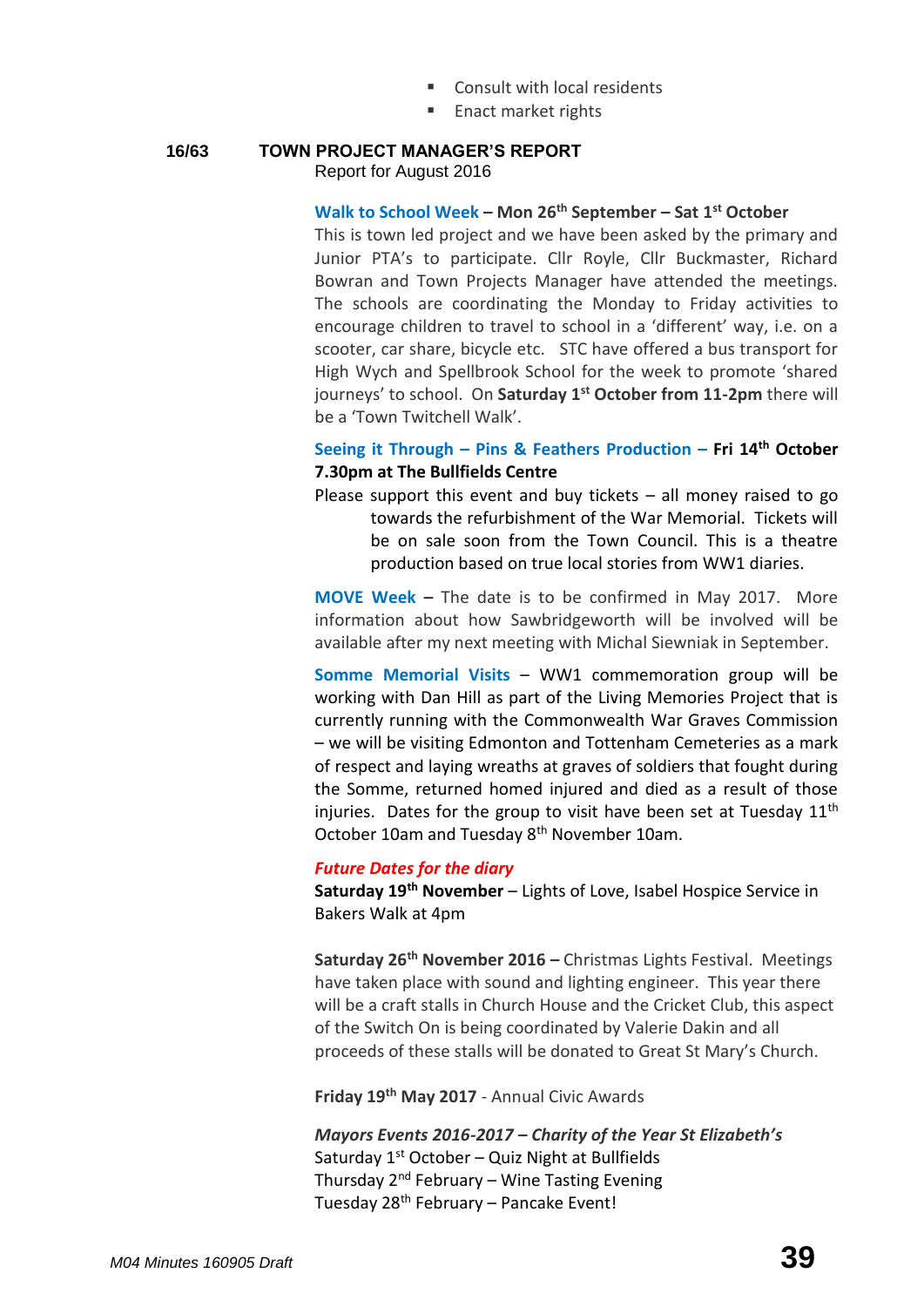Saturday  $4<sup>th</sup>$  March – Variety & Tribute Show at the Memorial Hall Saturday 29<sup>th</sup> April – Civic Dinner at the Memorial Hall

Project Manager reported thanks from Glendee Dog Rescue for the donation from Fun on the Field.

#### **16/64 DISTRICT PLAN**

To advise members of the meeting with the Leader and CEO of EHDC on 18 August; to take note of the developments discussed at the District Plan Panel meeting held on 25 August relating to the revised Chapter 8 of the District Plan; and to agree preliminary response that should be submitted to and will be considered at the Executive meeting of EHDC on 19 September. Cllr E Buckmaster was able to explain the timetable that EHDC were working to and the potential impact of any response together with the relationship to a Neighbourhood Plan. Still to be discussed at the District Plan panels is the Infrastructure Delivery Plan, not yet published although an indication of its scope was given.

*Members agreed that the Clerk should inform EHDC that STC would make no further comment until after the District Plan was published and the council had taken the views of parishioners in open meetings.*

**16/65 NEIGHBOURHOOD PLAN**

To advise members of the timetable for the District Plan and now to determine whether the Town Council should prepare a full or reduced scope Neighbourhood Plan in order to express the will of the parishioners of Sawbridgeworth. The opinion was expressed that a Neighbourhood Plan could influence the mix but not the location of new houses. Cllr Riches sought clarification on the number of houses in Sawbridgeworth parish *(3,600)* and the relationship of 500 new homes to the present scale. Cllr Adamopoulos queried the provision of adequate new school places.

> *Members agreed to make a decision on whether to proceed to produce a Neighbourhood Plan after the publication of the District Plan in November, and having taken a sense of public response.*

#### **16/66 AIR QUALITY IN SAWBRIDGEWORTH**

To advise members of the meeting held by the mayor with Cllr McAndrew and officer Cerys Williams of EHDC on 12 August to discuss matters which could lead to the Town Council's response to the consultation on air quality as far as it affects the parish of Sawbridgeworth. The mayor reported that his meeting had been a means of expressing interest in the state of current monitoring and future plans. There will be a draft action plan; monitoring is "by diffusion tubes at the top of Bell Street"; EHDC will be working in concert with neighbouring authorities.

> *Members agreed that Cllr Royle should be the council's Air Quality Champion and as such report back to council from time to time in Representatives' Reports.*

#### **16/67 RIVERS HERITAGE SITE & ORCHARD**

To advise members of the meeting with volunteers of the RHSO Group on 11 August at which it was suggested that a Steering Group be established.